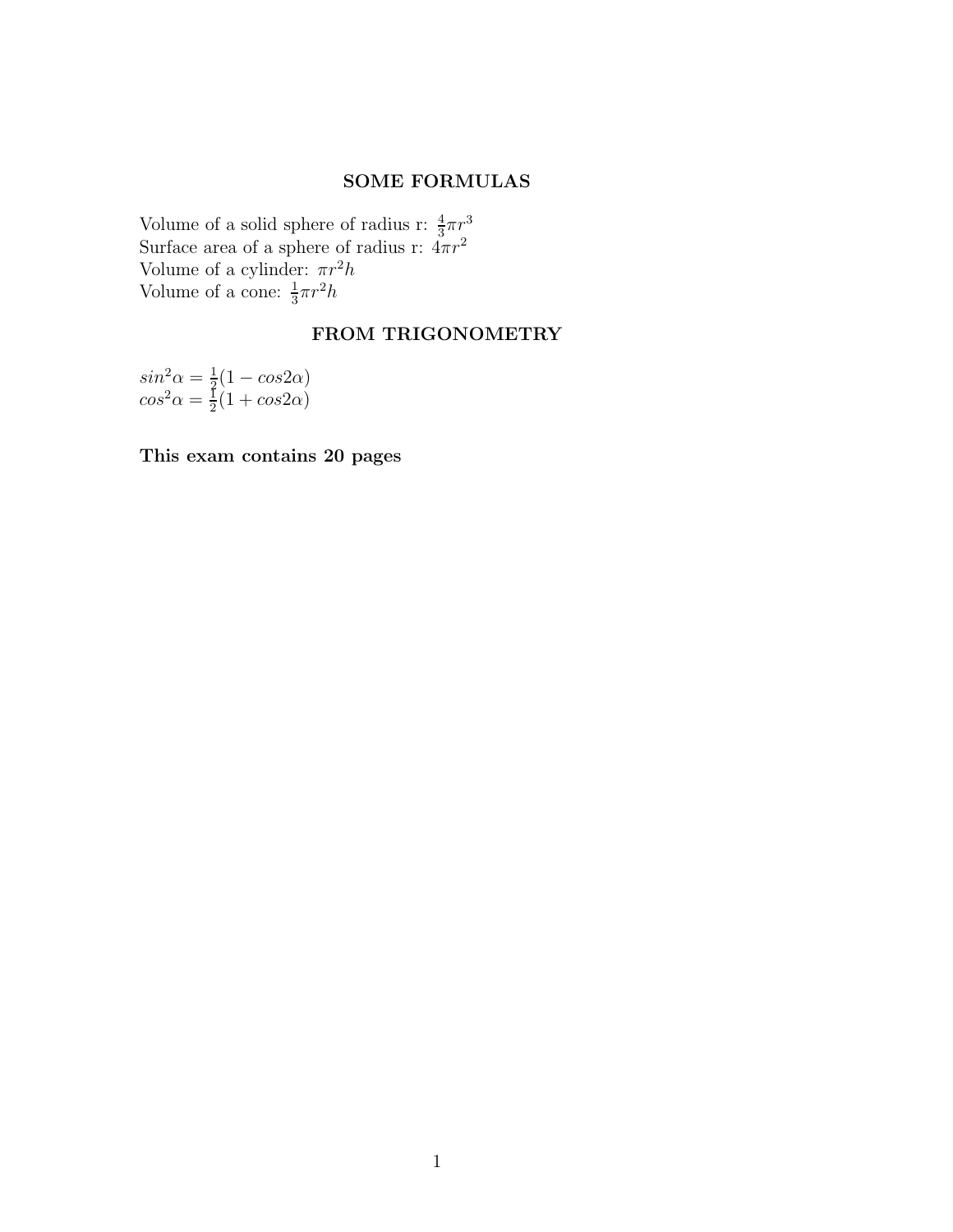Math 240, Final Exam May 1, 2003

Name:

Instructor:

| Score          |     |  |
|----------------|-----|--|
| $\mathbf{1}$   | 10  |  |
| $\overline{2}$ | 10  |  |
| 3              | 10  |  |
| $\overline{4}$ | 10  |  |
| 5              | 10  |  |
| 6              | 10  |  |
| 7              | 10  |  |
| 8              | 10  |  |
| 9              | 10  |  |
| 10             | 10  |  |
| 11             | 10  |  |
| 12             | 10  |  |
| 13             | 10  |  |
| 14             | 10  |  |
| 15             | 10  |  |
| 16             | 10  |  |
| 17             | 10  |  |
| 18             | 10  |  |
| Total          | 180 |  |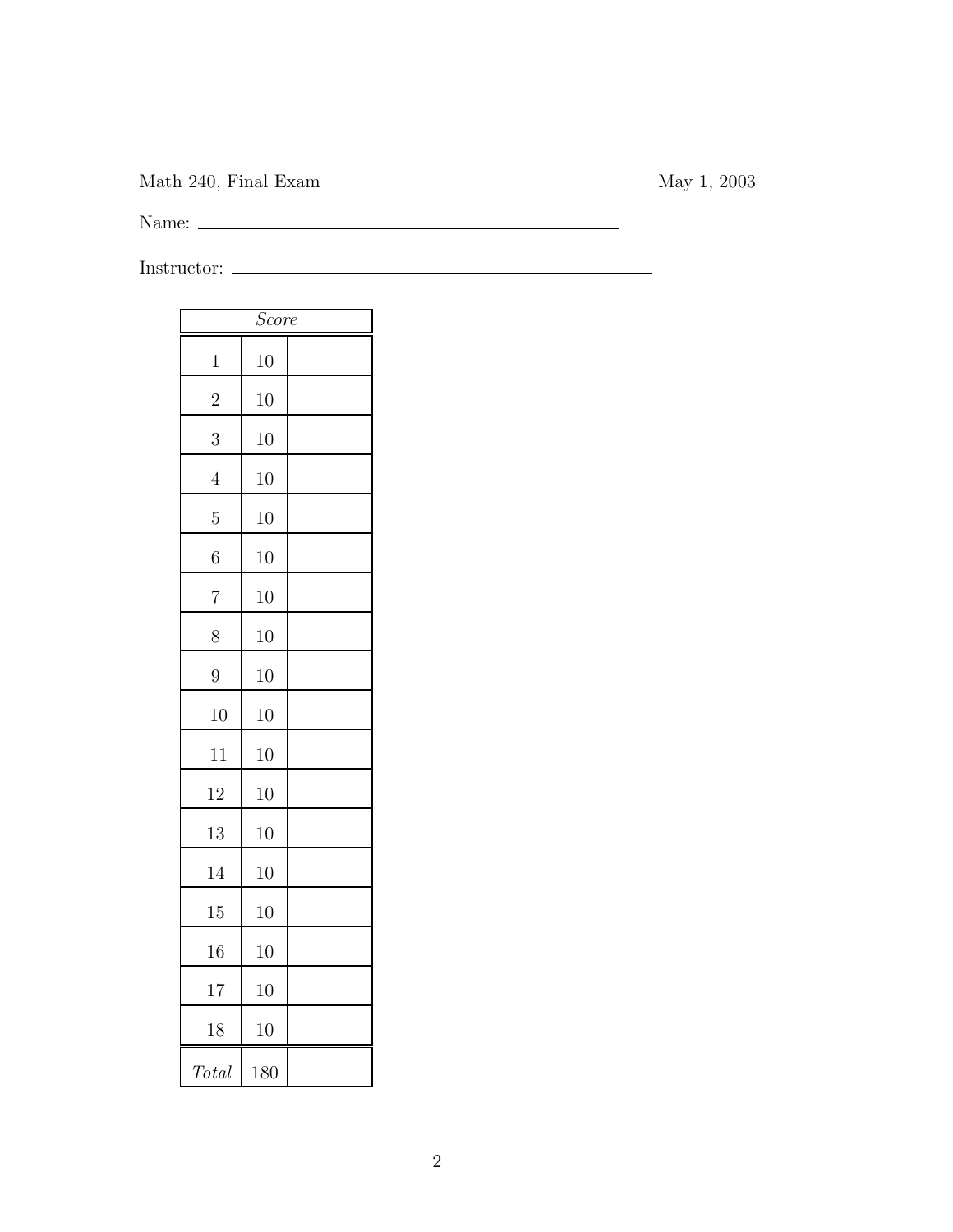#### 1. Indicate whether or not the following expressions are defined:

- 1.  $A + B$ , where A is a  $5 \times 5$  matrix, B a  $5 \times 6$  matrix.
- 2. The dot product of **v** and **w**, where  $\mathbf{v} = [0, 1, 2]$  and  $\mathbf{w} = [2, 5, 7]$ .
- 3. The matrix product of **v** and **w**, where  $\mathbf{v} = [0, 1, 2]$  and  $\mathbf{w} = [2, 5, 7]$ .
- 4.  $det(C)$ , where C is a  $2 \times 3$  matrix.
- 5.  $rank(C)$ , where C is a  $2 \times 3$  matrix.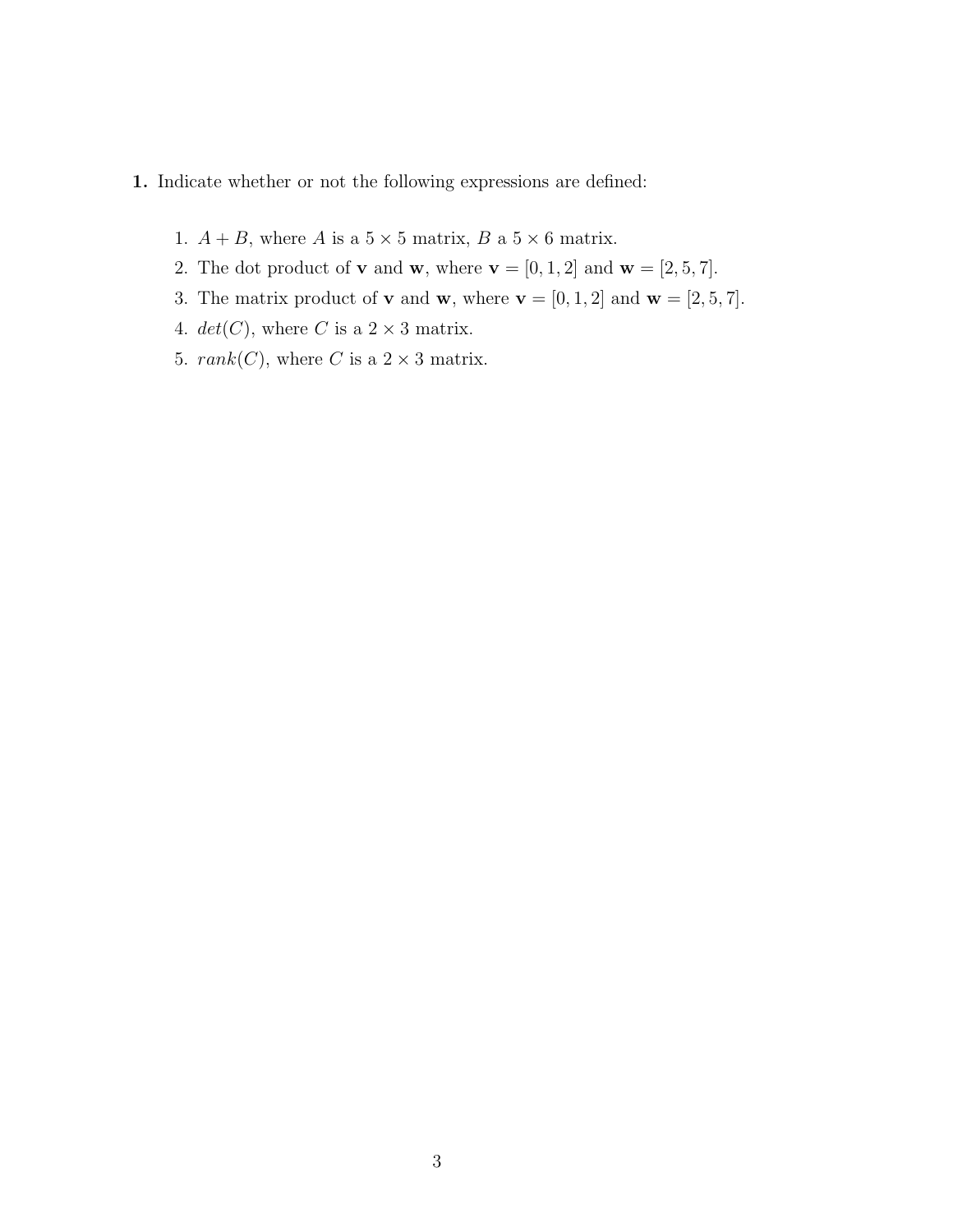## 2. True or false:

- 1. The set of vectors  $[a, b, c, d]$  with  $a \ge 0$  form a vector space.
- 2. The set of vectors  $[a, b, c, d]$  with  $c = 0$  form a vector space.
- 3.  $Ax = v$  always has a solution  $x \neq 0$  if A is a  $7 \times 5$  matrix, x is  $5 \times 1$ vector and  $v$  a non -zero  $7\times 1$  vector.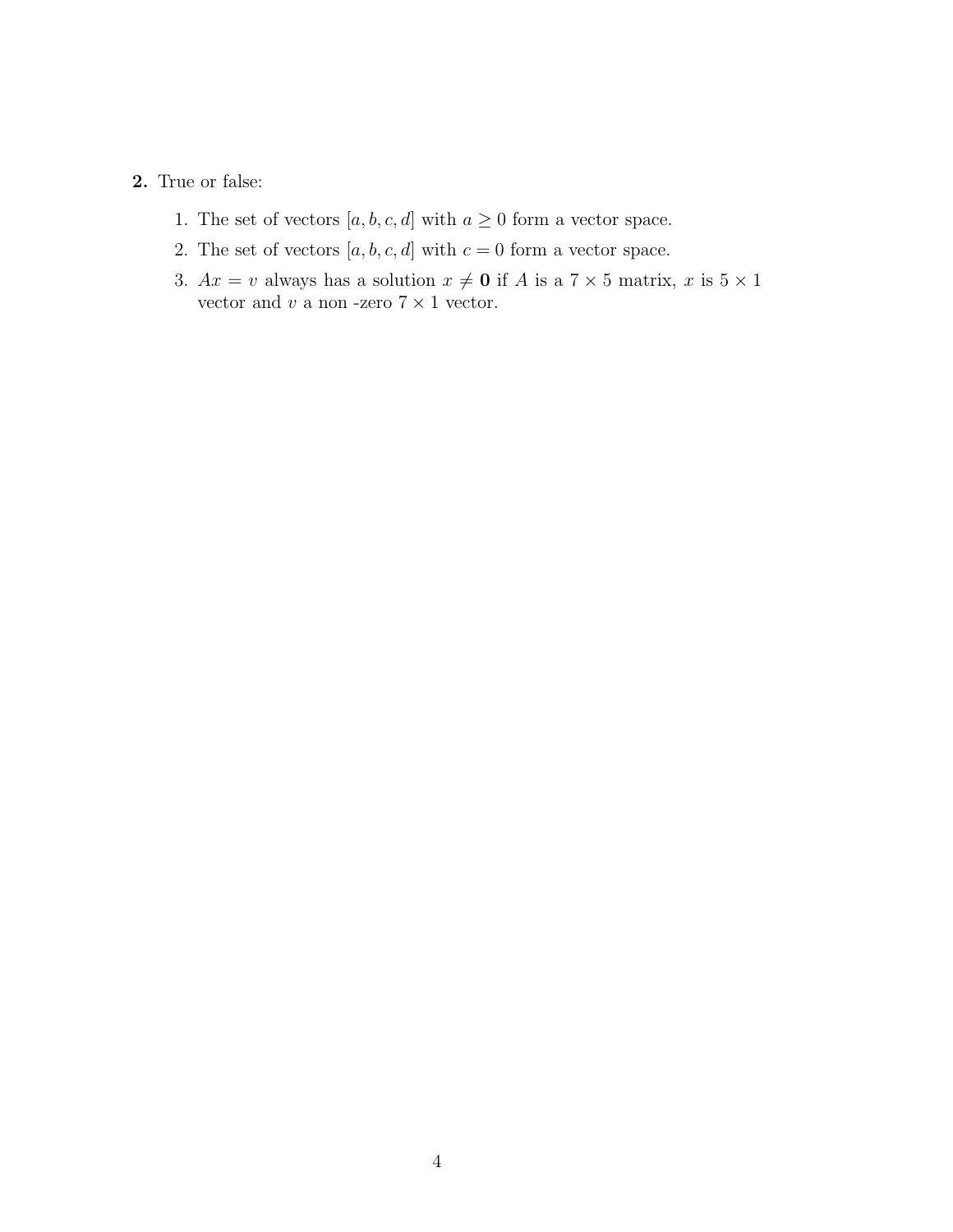3. First find the general solution of

$$
y'' - y' - 6y = 0
$$

Next compute the solution  $\boldsymbol{y}$  of

$$
y'' - y' - 6y = 12x
$$
,  $y(0) = \frac{1}{3}$ ,  $y'(0) = 0$ 

Then  $y(1)$  is equal to

a) 
$$
\frac{2}{5}(e^3 - e^2) - \frac{5}{3}
$$
 b)  $\frac{2}{5}(e^3 - e^{-2}) - \frac{1}{3}$  c)  $\frac{2}{5}(e^{-3} - e^2) - \frac{5}{3}$   
d)  $\frac{2}{5}(e^{-3} - e^{-2}) - \frac{1}{3}$  e)  $\frac{2}{5}(e^3 - e^{-2}) - \frac{5}{3}$  f)  $\frac{2}{5}(e^3 - e^2) - \frac{1}{3}$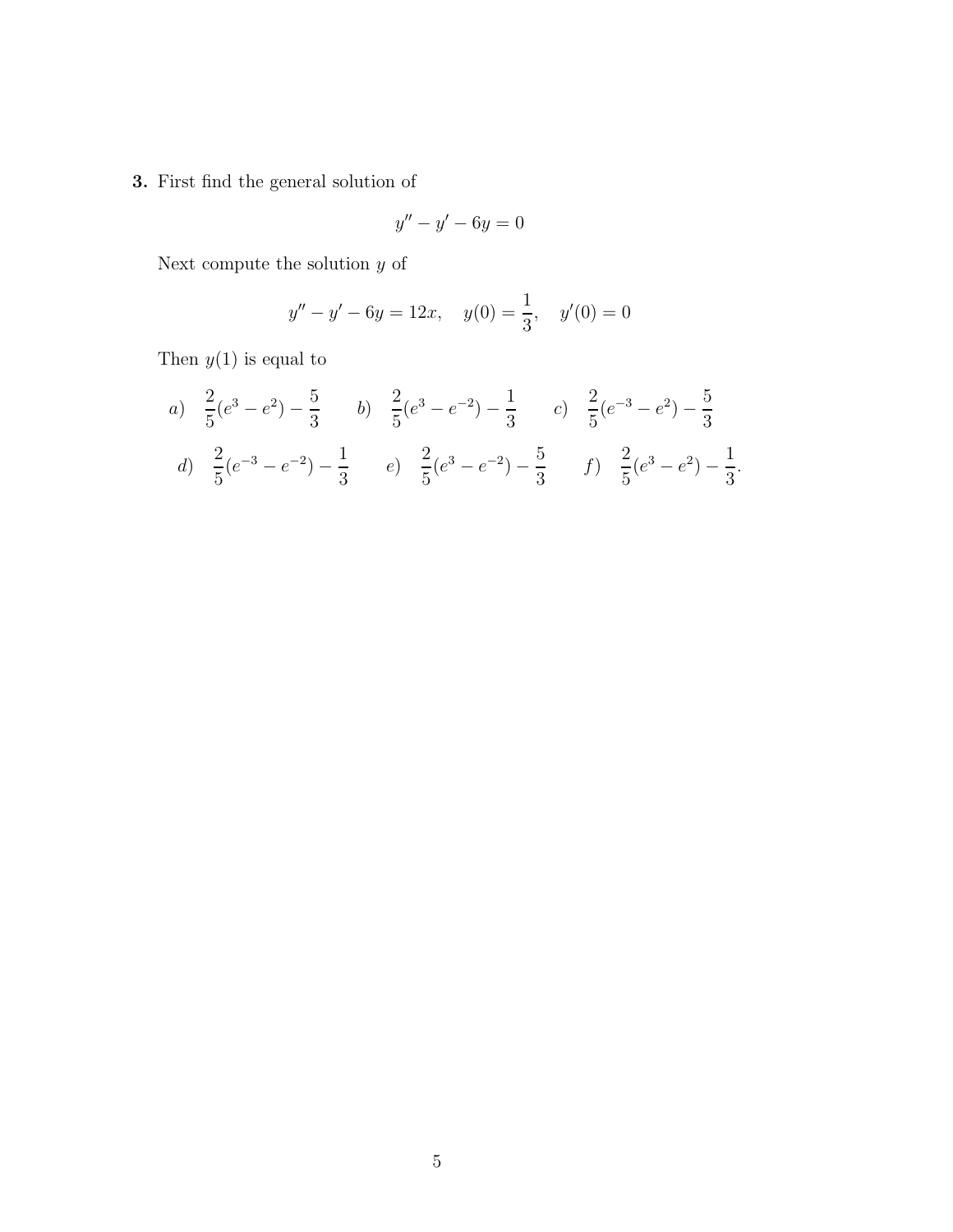**4.** The value of  $t$  such that the matrix

$$
\begin{bmatrix} 1 & t & 2 \\ 0 & 4 & t \\ 3 & -5 & 4 \end{bmatrix}
$$

has no inverse is

a) 
$$
-1
$$
 b) 0 c) 1 d) 2 e) 3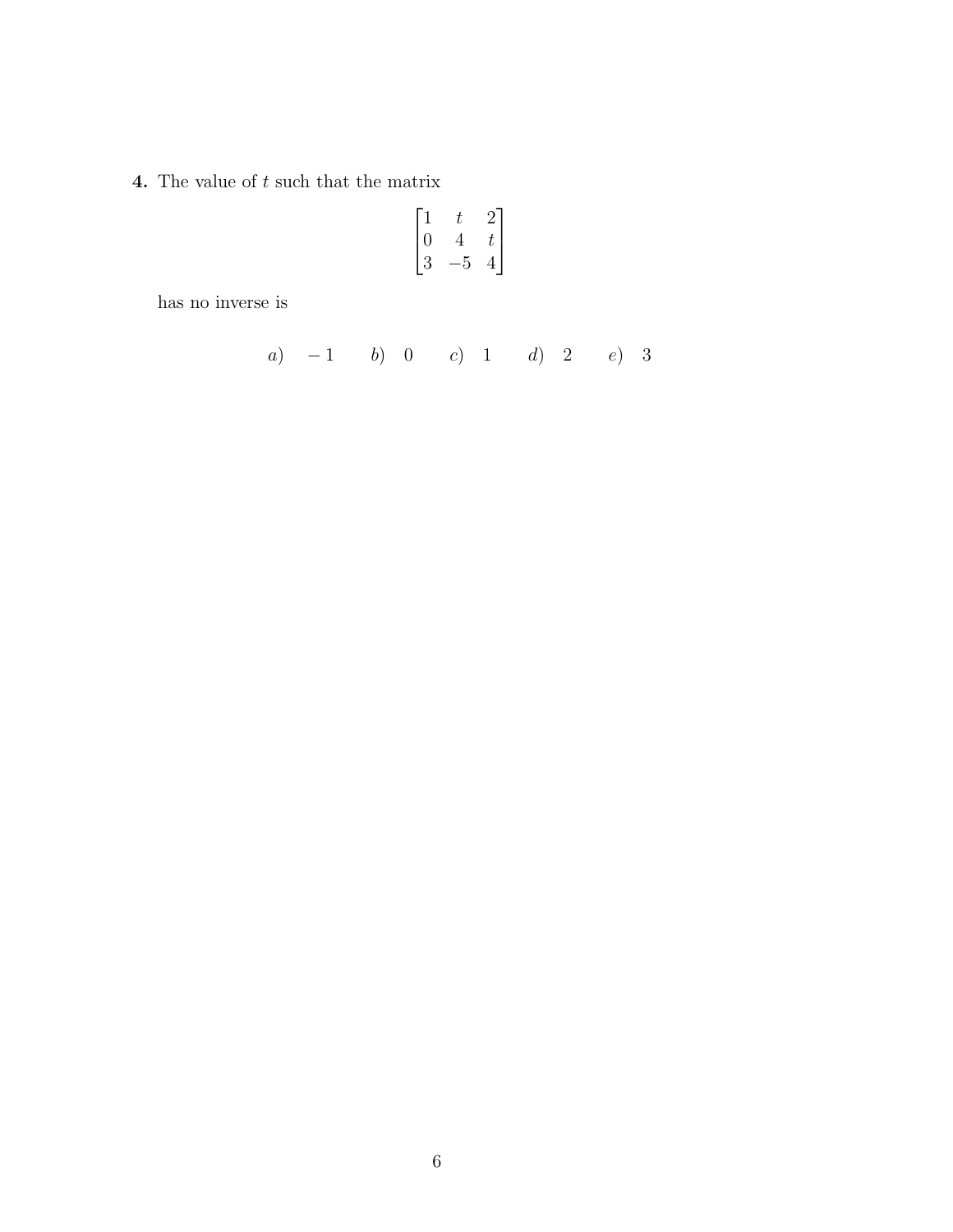5. Suppose that  $F = M(x, y)$ **i** +  $N(x, y)$ **j**, M and N have continuous partial derivatives and C is a smooth closed curve enclosing a region  $D$ . Indicate whether each expression is defined and for those which are defined, label each statement as true or false:

a) If  $\iint_D (N_x - M_y) = 0$ , then  $\int_C \mathbf{F} \cdot d\mathbf{r} = 0$ 

b) div  $(F)$  is a vector.

c) If  $\mathbf{F} = \nabla f$  and E is a curve starting at  $P_1$  and ending at  $P_2$ , then:  $\int_E \mathbf{F} \cdot \mathbf{r} = \mathbf{F}(P_1) - \mathbf{F}(P_2)$ 

d)  $curl(div(\mathbf{F})) = 0.$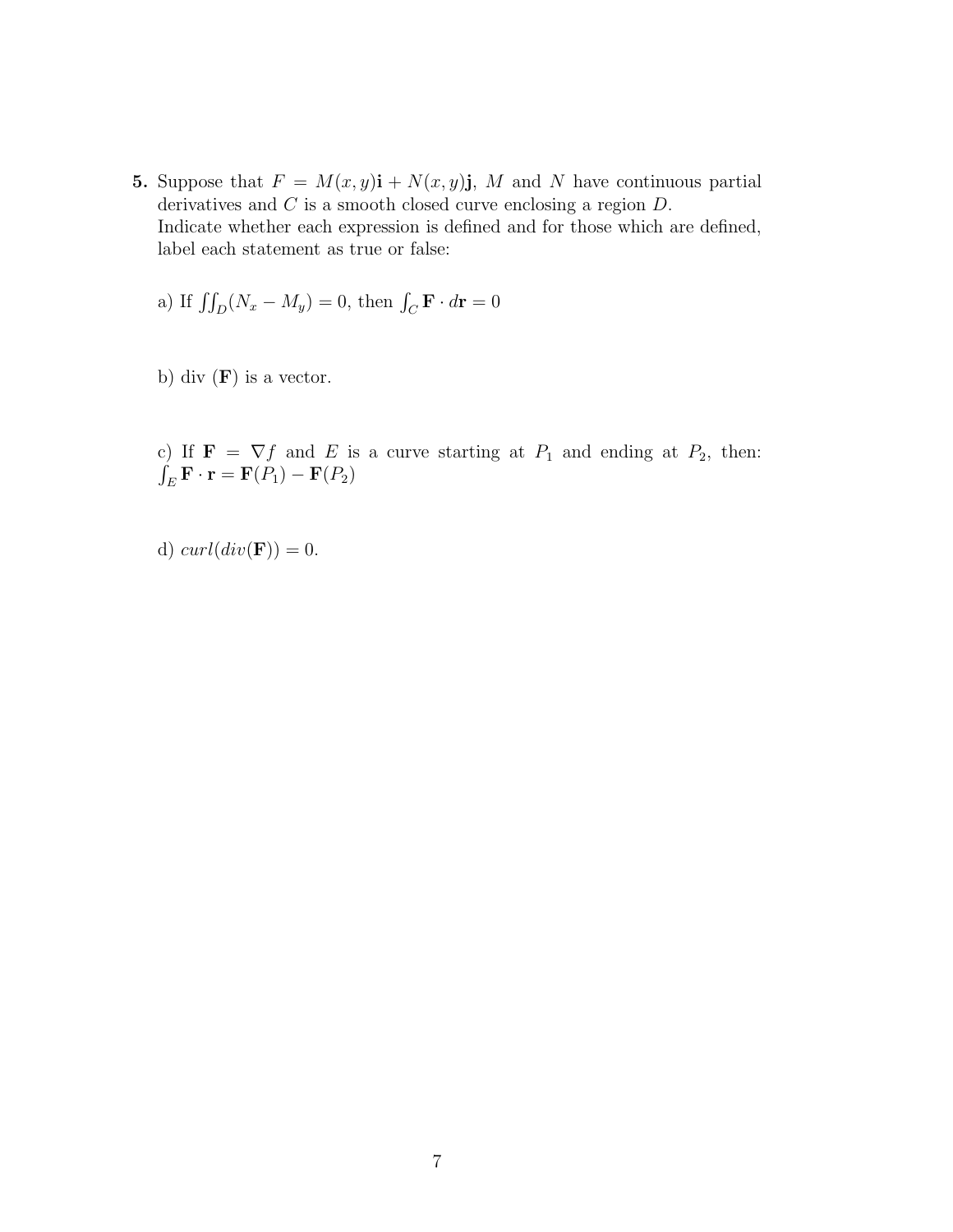**6.** The direction of the steepest ascent at  $P = (3,0)$  of the mountain  $f(x, y) = 4 - \frac{2}{3}$  $\frac{2}{3}\sqrt{x^2+y^2}$  is:

a) **i**+**j** b) 
$$
-\frac{2}{3}
$$
**i** c)  $-\frac{2}{3}$ **i**+**j** d) 0 e)  $-\frac{2}{3}$ **j** f)  $-\frac{2}{3}$ **j**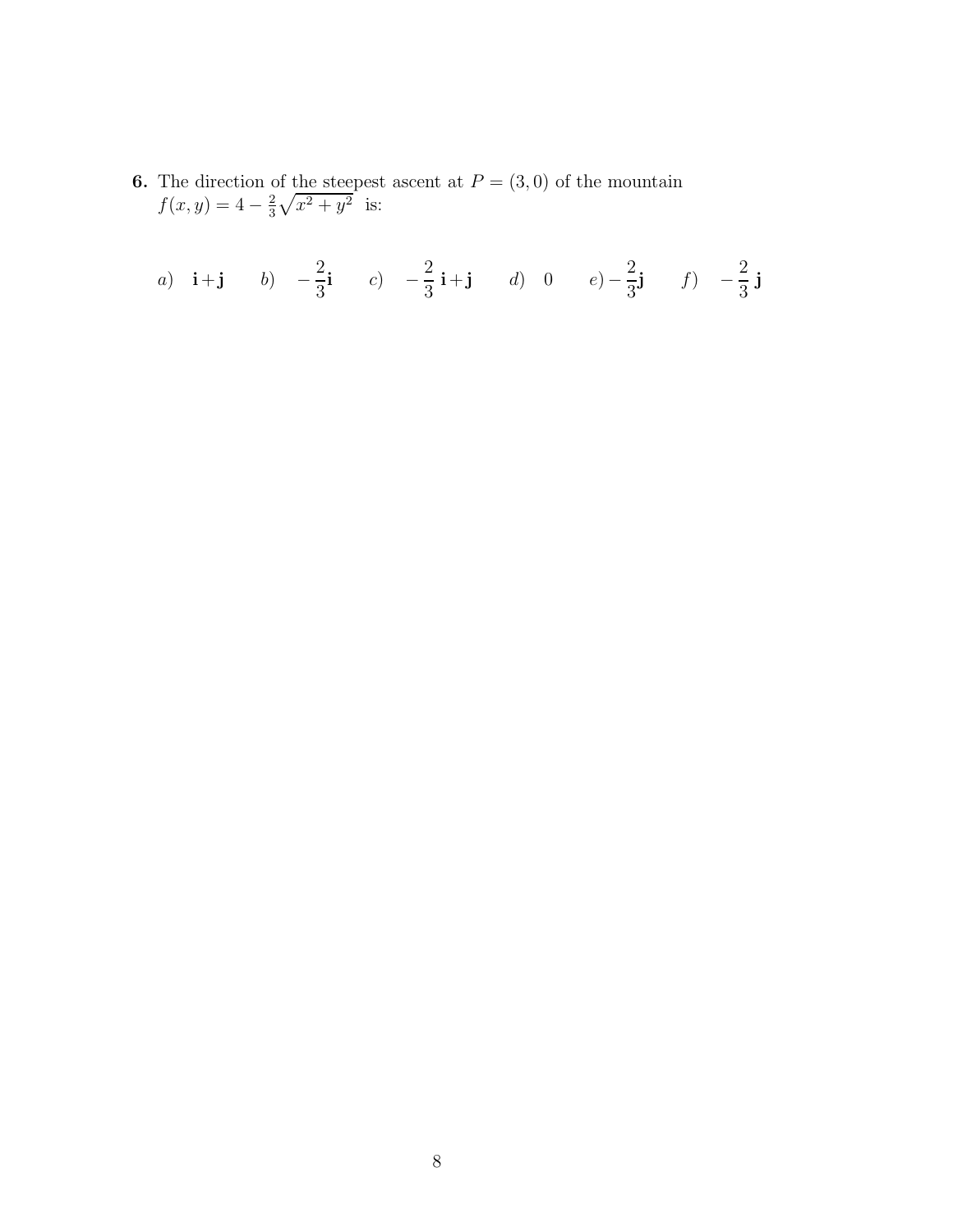7. One eigenvalue of the matrix  $A =$  $\sqrt{ }$  $\overline{1}$ 2 2 1 1 3 1 1 2 2 1 is 1. Which of the following equations gives the corresponding eigenspace (i.e., the space that contains all eigenvectors for the eigenvalue 1)?

a) 
$$
x_2 = 0
$$
 b)  $x_1 + x_2 + x_3 = 0$  c)  $-x_1 + x_2 = 0$   
d)  $x_1 + 2x_2 + x_3 = 0$  e)  $x_1 + x_3 = 0$  f)  $x_1 + 2x_2 = 0$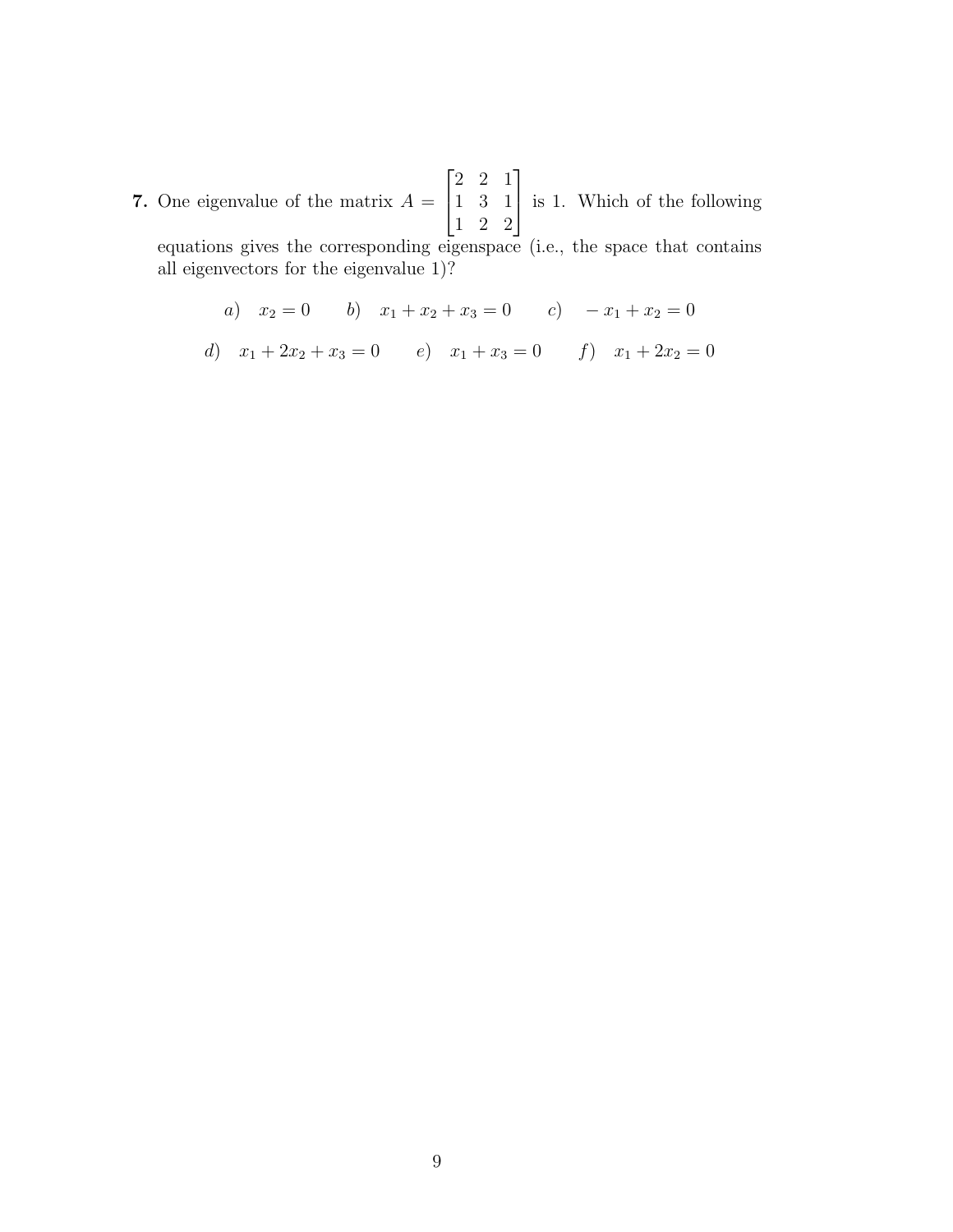**8.** The value of the line integral  $\int_C xy^2 dx + x^2 y dy$  over the curve C parametrized by  $(1 + cos^3(t))\mathbf{i} + (1 - sin^6(t))\mathbf{j}$ ,  $0 \le t \le \pi$ , and oriented in the direction of increasing  $t$  is:

a)  $\pi/2$  b)  $-\pi$  c) 2 d)  $-2$  e) 0 f)  $-1$  g)  $-\pi^2/4$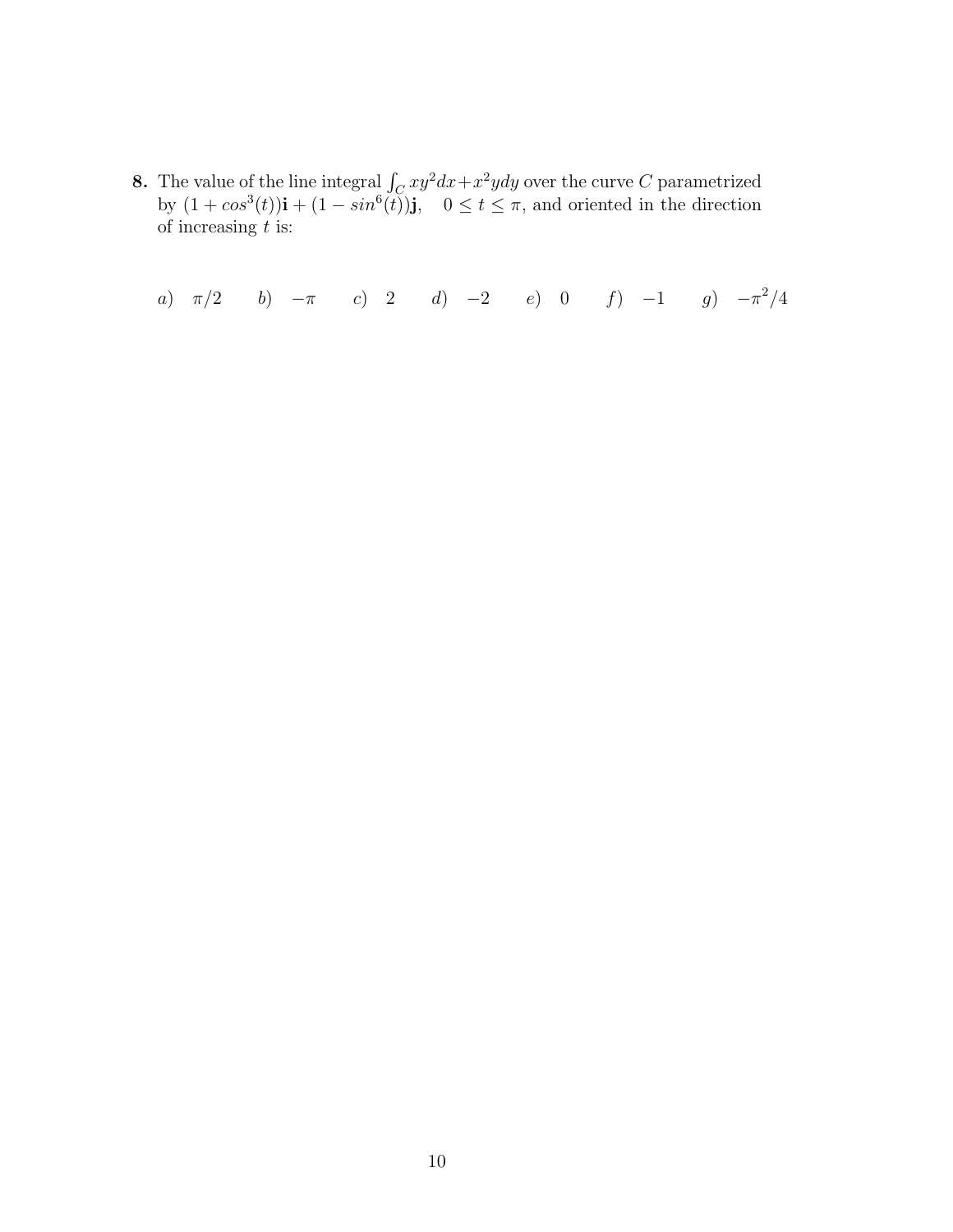**9.** Let  $y(x)$  be the solution of the following initial value problem

$$
y' + x^2y = 3x^2, \quad y(0) = 1
$$

Then  $y(1)$  is equal to

a) 0 b) 1 c) 
$$
e^{-1/3}
$$
 d)  $3 + 2e^{-1/3}$   
e)  $3 - 2e^{-1/3}$  f)  $e - 1$  g)  $e + 1$ .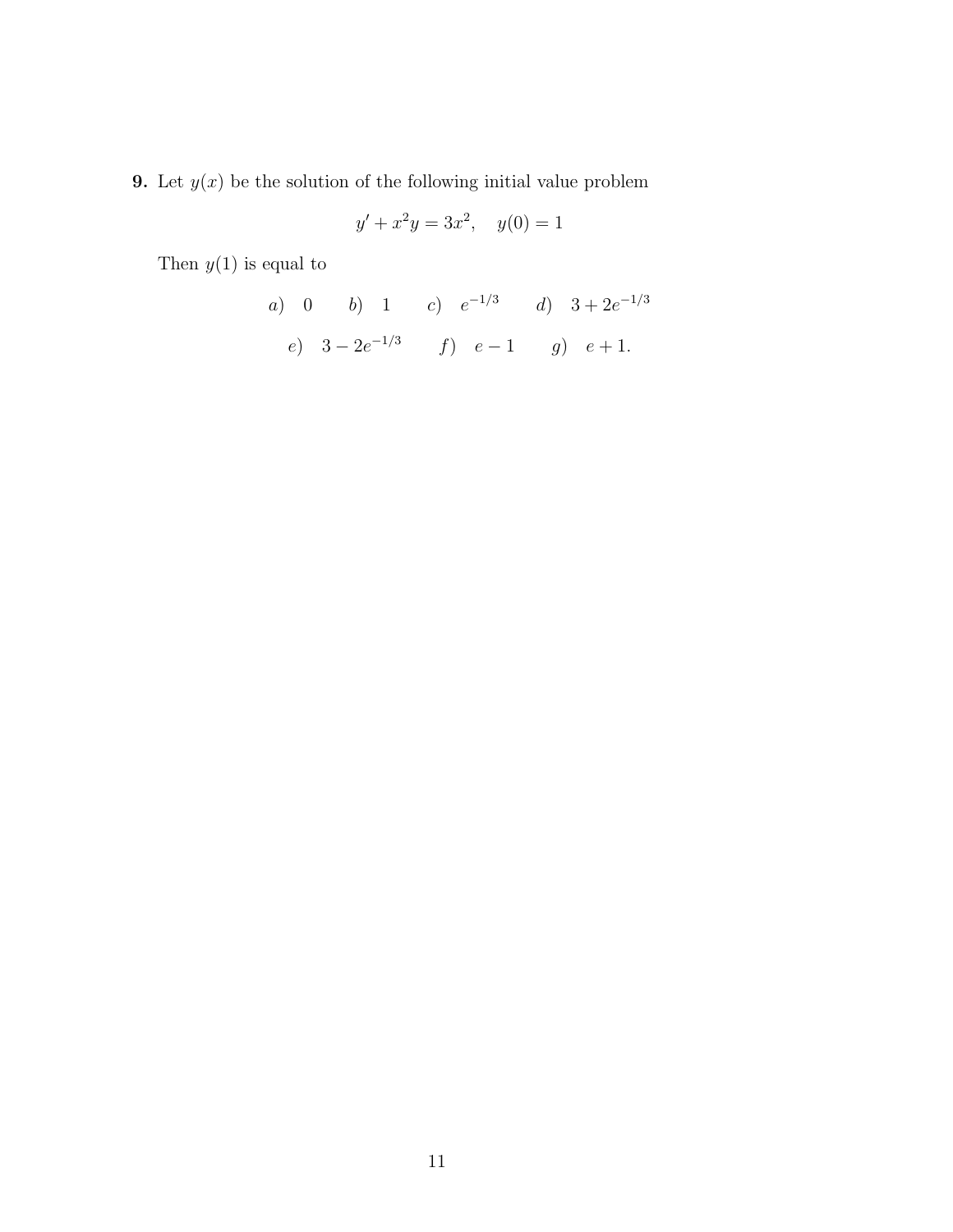# 10. The following matrix is orthogonal

$$
\begin{bmatrix} a & \frac{1}{\sqrt{3}} & \frac{1}{\sqrt{6}} \\ b & \frac{-1}{\sqrt{3}} & \frac{-1}{\sqrt{6}} \\ c & \frac{1}{\sqrt{3}} & \frac{-2}{\sqrt{6}} \end{bmatrix}
$$

if  $\left[a, b, c\right]$  is

a) 
$$
\frac{1}{\sqrt{3}}[0, 0, 1],
$$
 b)  $\frac{1}{\sqrt{2}}[1, 1, 0],$  c)  $[0, 0, 0]$  d)  $[1, 0, 0]$   
e)  $[1, 1, 0]$  f)  $[2, 2, 1]$  g)  $\frac{1}{\sqrt{3}}[2, 2, 1].$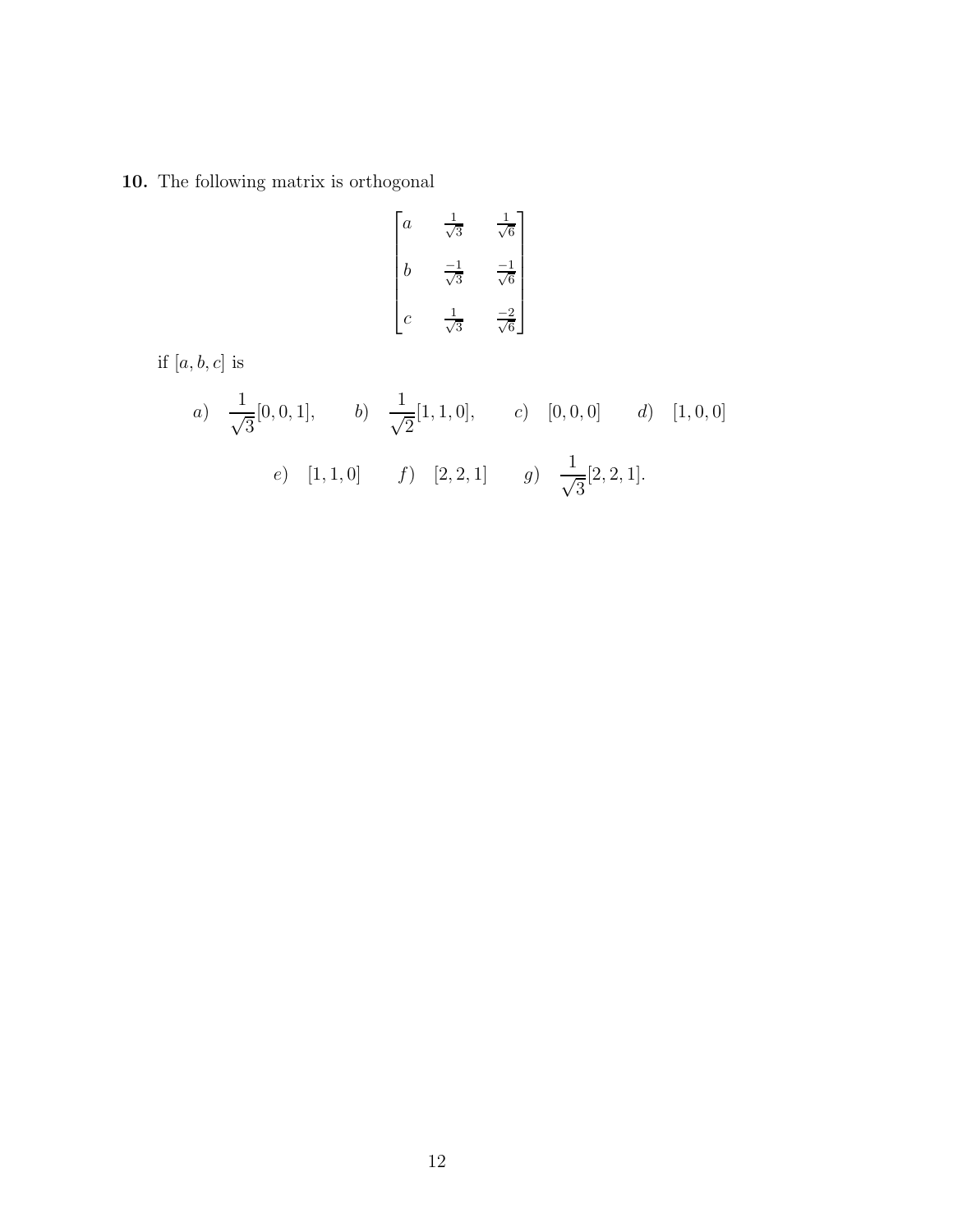- 11. Suppose  $M(x, y)$  is a smooth function on the xy-plane and N is a constant. Under what conditions is  $Mdx + Ndy$  exact? Label each statement as true or false:
	- a) For any function M and any constant N.

b) If 
$$
\frac{\partial M}{\partial y} = 0
$$
.

c) If 
$$
\frac{\partial M}{\partial x} = 0
$$
.

- d) If there is some function  $u(x, y)$  such that  $\frac{\partial u}{\partial x} = M$  and  $\frac{\partial u}{\partial y} = N$ .
- e) If there is some function  $u(x, y)$  such that  $\frac{\partial u}{\partial x} = N$  and  $\frac{\partial u}{\partial y} = M$ .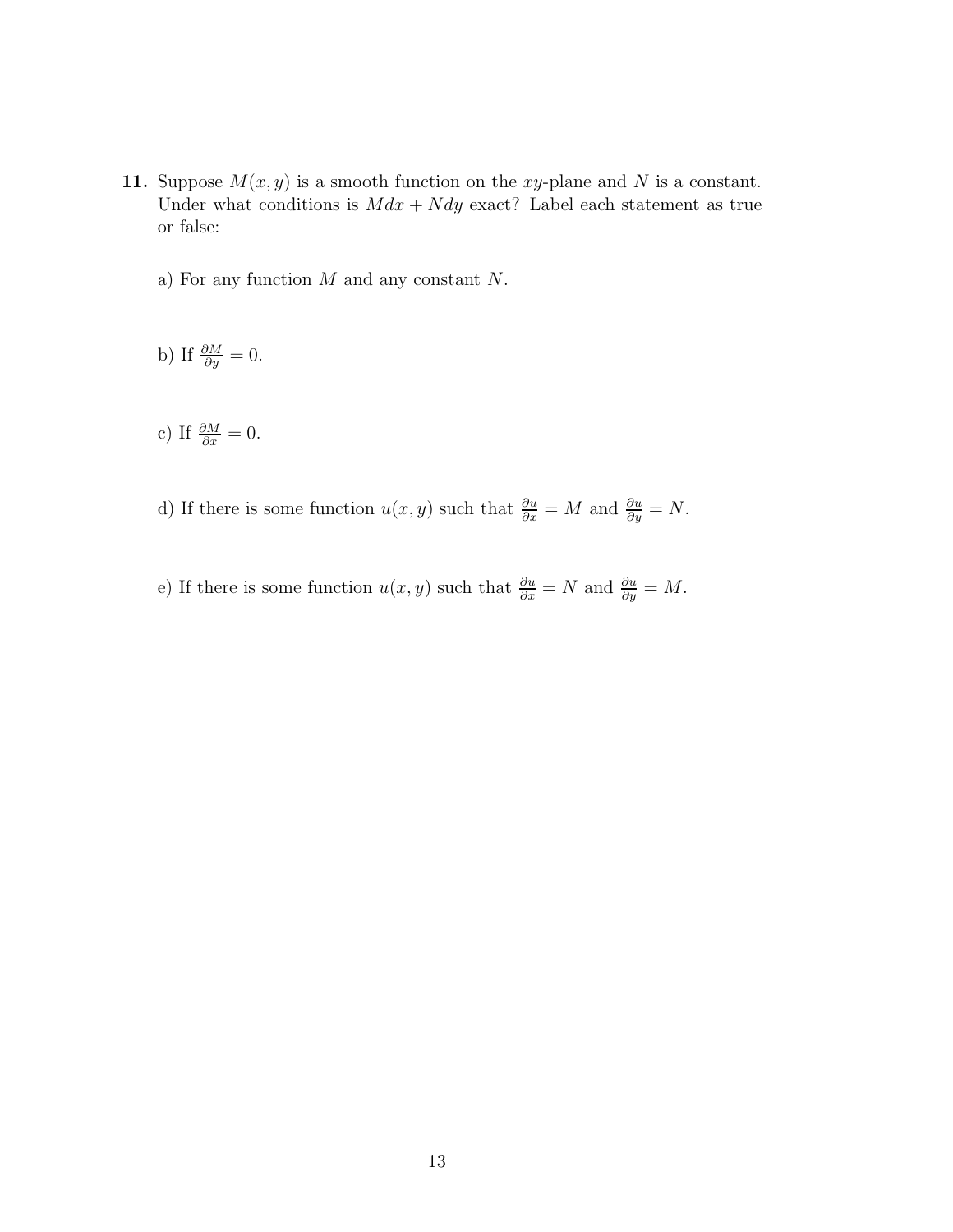**12.** Let  $x^T = [x_1, x_2, x_3, x_4]$  be a solution of  $Ax = [0, 0, 0, 0]^T$ , where

$$
A = \begin{bmatrix} 1 & 1 & 1 & 1 \\ 1 & 1 & 1 & 1 \\ 1 & 1 & 1 & 1 \\ 1 & 1 & 1 & 1 \end{bmatrix}
$$

Then  $x_1 + x_2 + x_3 + x_4$  is equal to

a) 4 b) 3 c) 2 d) 1 e) 0 f) 
$$
-1
$$
 g)  $-2$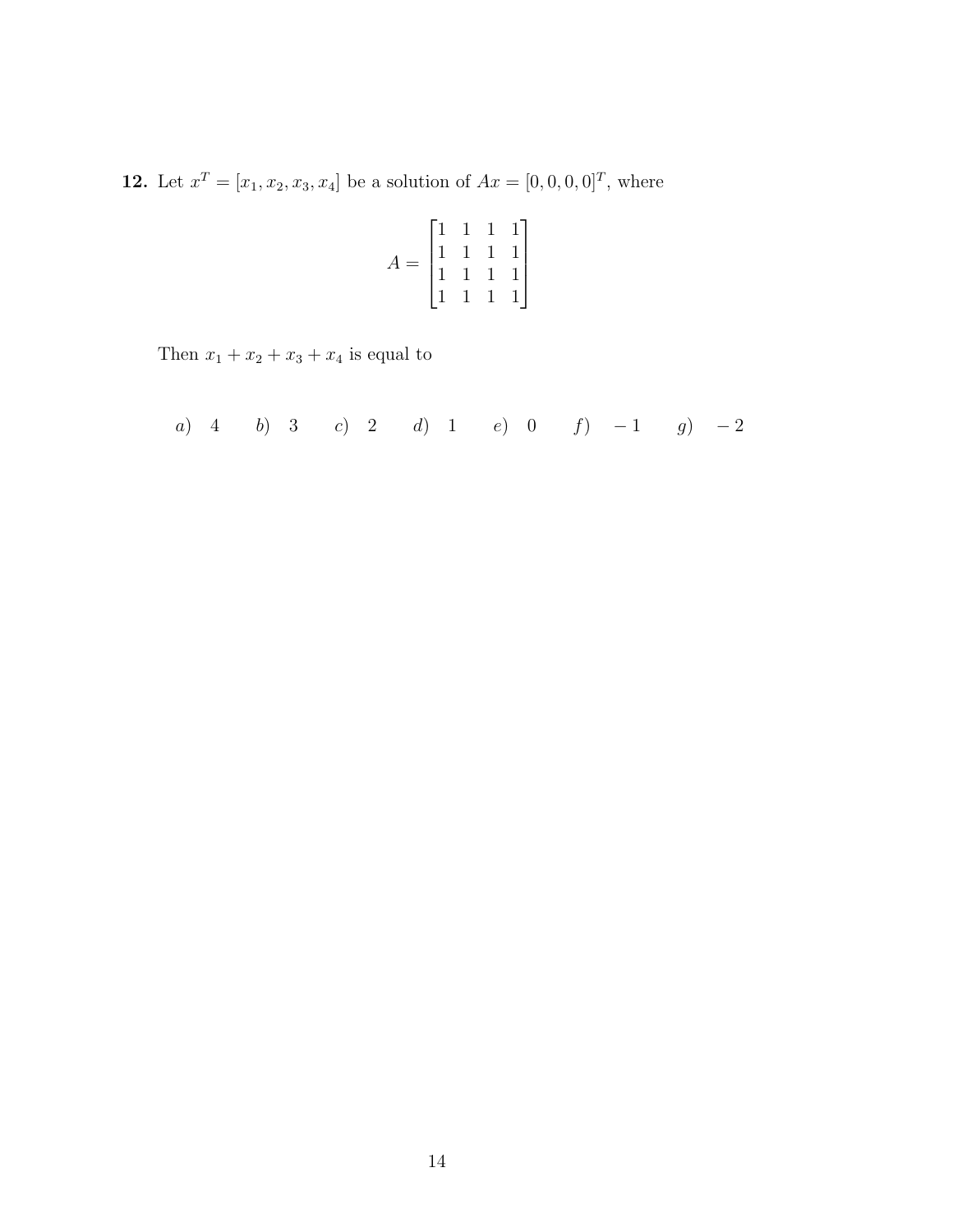**13.** Find the solution  $y(t) = \begin{bmatrix} y_1(t) \\ y_2(t) \end{bmatrix}$  $\left[\begin{smallmatrix} y_1(t) \\ y_2(t) \end{smallmatrix}\right]$  of the system of differential equations

$$
y'_1 = 6y_1 + 9y_2
$$

$$
y'_2 = y_1 + 6y_2
$$

$$
y_1(0) = 3, \quad y_2(0) = 3
$$

Then  $y_1(1) + y_2(1)$  is equal to

a) 
$$
3e^9 + 2e^3
$$
 b)  $8e^9 - 2e^3$  c)  $-4e^9 + 2e^3$   
d)  $8e^9 + 2e^3$  e)  $4e^9 - 2e^3$  f)  $4e^9 + 2e^3$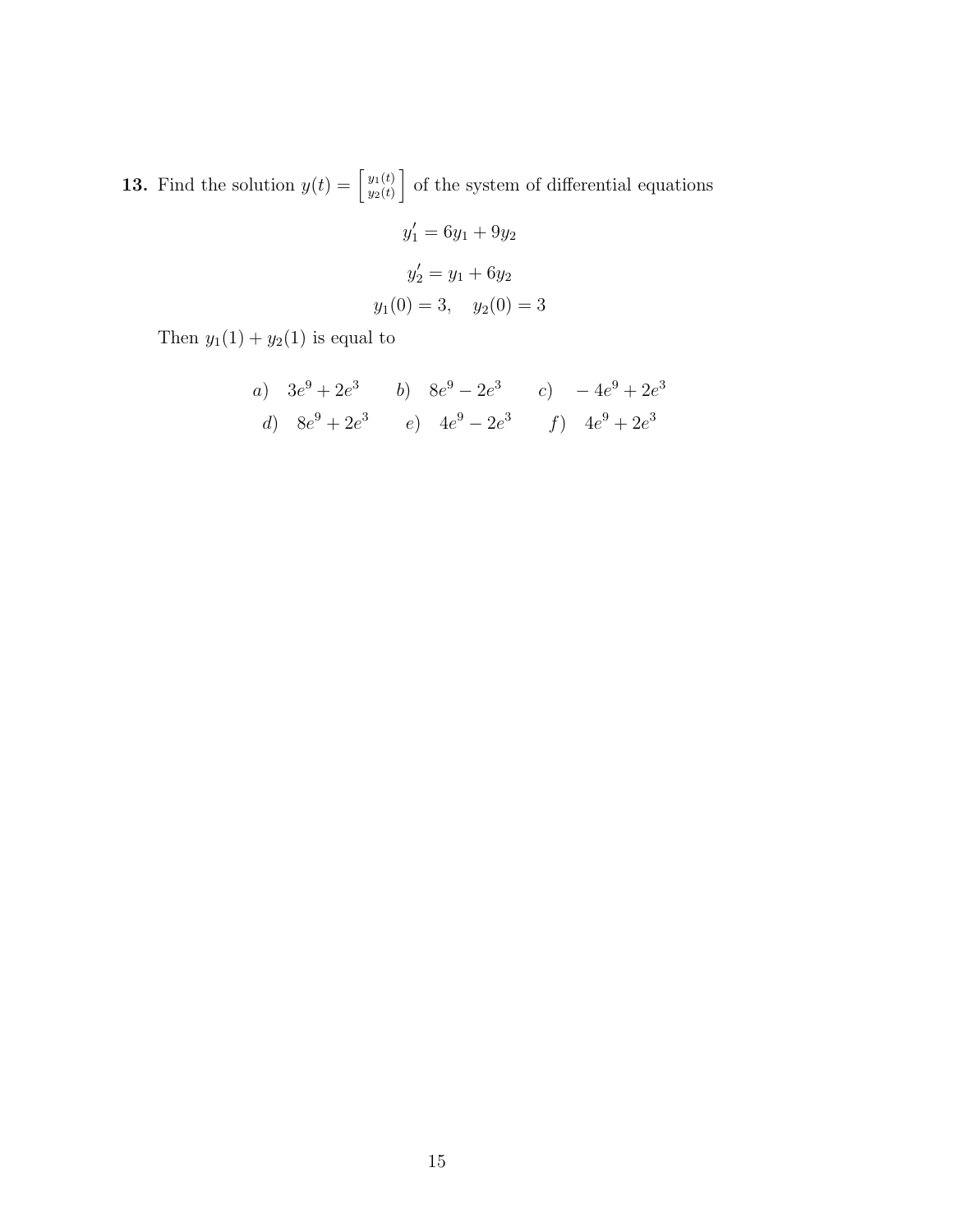14. The surface integral  $\int$ S  $\iint G(r) dA$ , where  $G(r) = xy + x^2$  and S is the surface given by  $x^2 + y^2 = 1$ ,  $|z| \le 2$  is equal to

a) 0 b) 
$$
-8\pi
$$
 c)  $-4\pi$  d)  $-2\pi$   
e)  $2\pi$  f)  $4\pi$  g)  $8\pi$ .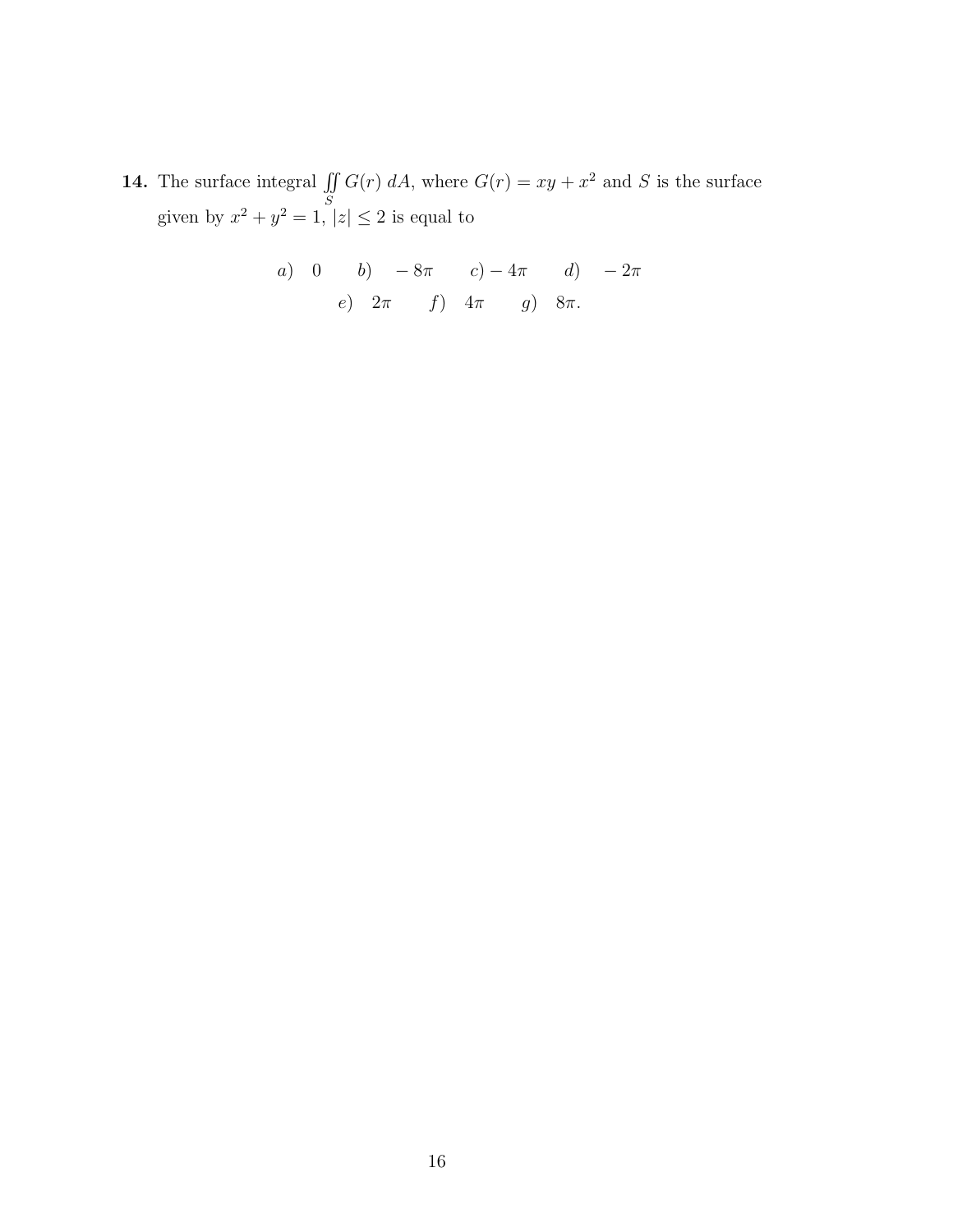**15.** Let  $P_1$  and  $P_2$  be two points in three-space, and C a curve joining  $P_1$  to  $P_2$ . For what values of a is the line integral  $\int_C 3x^2y^5dx + ax^3y^4dy + dz$  independent of  ${\cal C}$  ?

a) 5 b)  $-5$  c) 3 d)  $-3$  e) 1 f) 0 g) novalues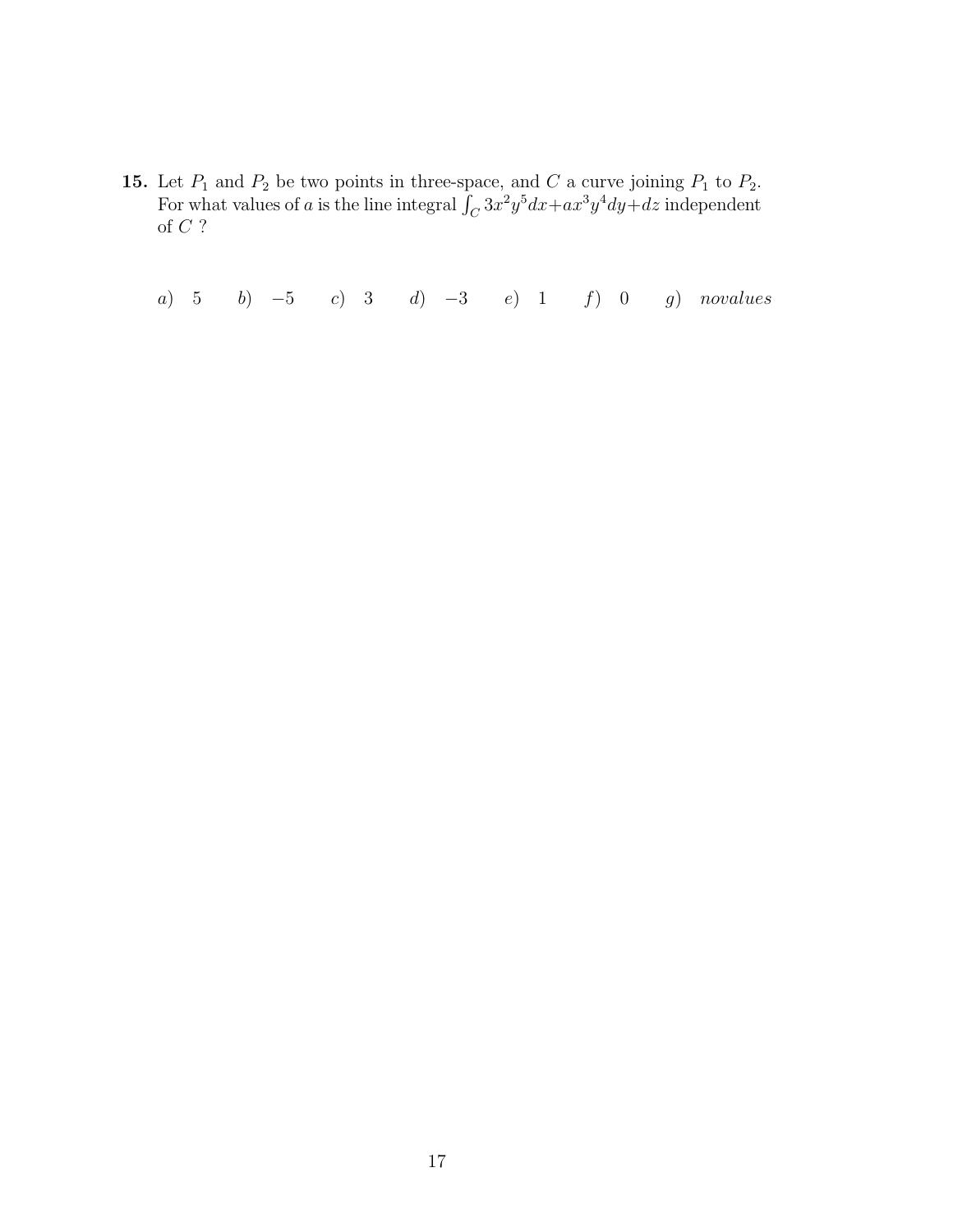**16.** The value of the line integral  $\int_C (-y + \cos(x^2))dx + (3x + e^x)dx$  $\sqrt{y^2-1}$ )dy where C is the boundary of the rectangle with vertices at  $(1,0), (1,3), (5,0), (5,3)$ oriented counterclockwise is:

a) 12 b) 15 c) 24 d)  $12\pi$  e) 48 f)  $-6\pi$  g) 0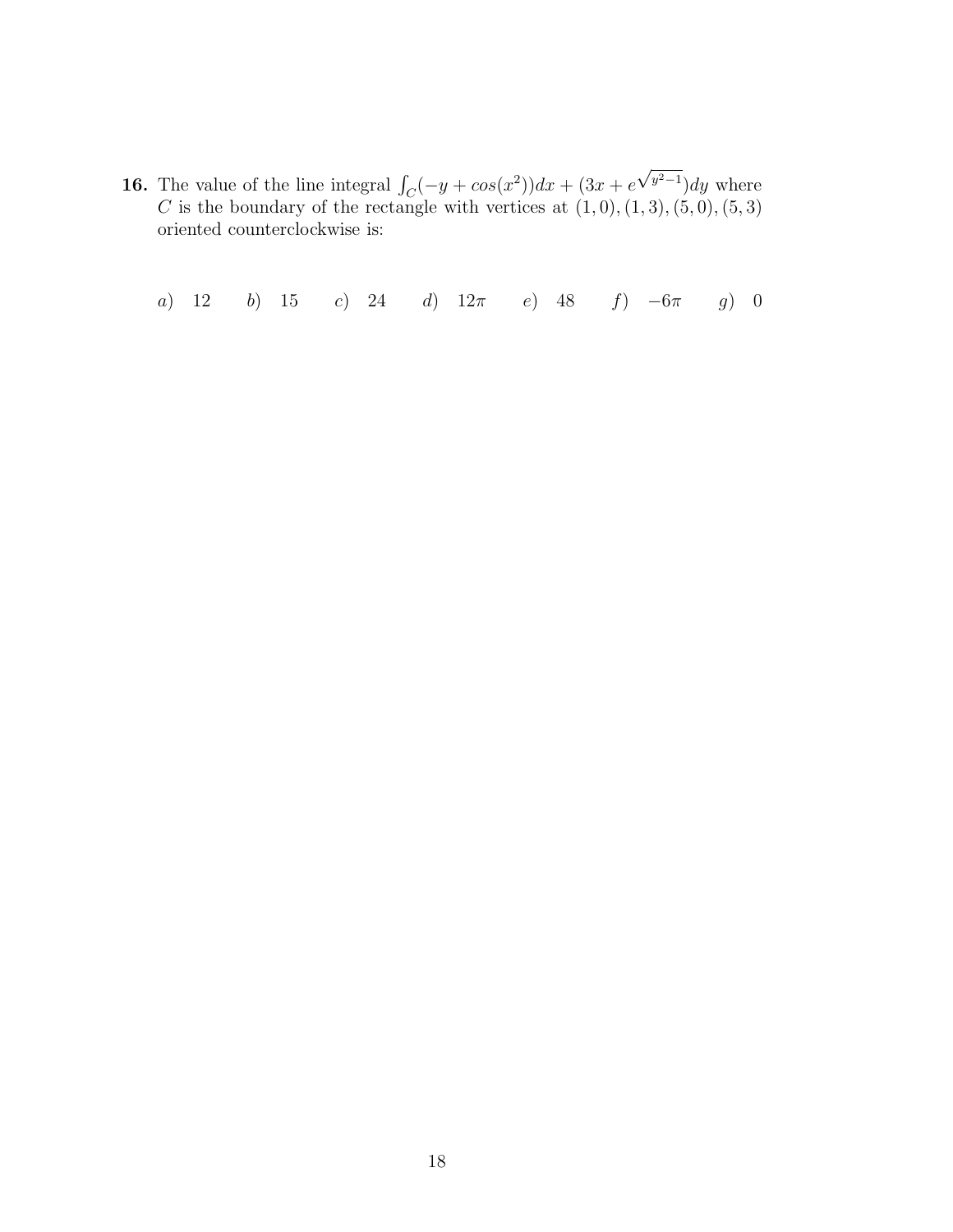- **17.** The value of the surface integral  $\iint_S F \cdot n dA$ , where  $F = \frac{x^3}{3}$  $\frac{x^3}{3}i + \frac{y^3}{3}$  $\frac{j^3}{3}j + z^2k,$ and S is the closed cylindrical shell  $x^2 + y^2 = 4$ ,  $0 \le z \le 3$  (including the top and bottom disks), oriented by the outwards normal is:
	- a) 0 b)  $60\pi$  c)  $-60\pi$  d)  $12\pi$  e)  $-12\pi$  f) 10 g)  $36\pi$